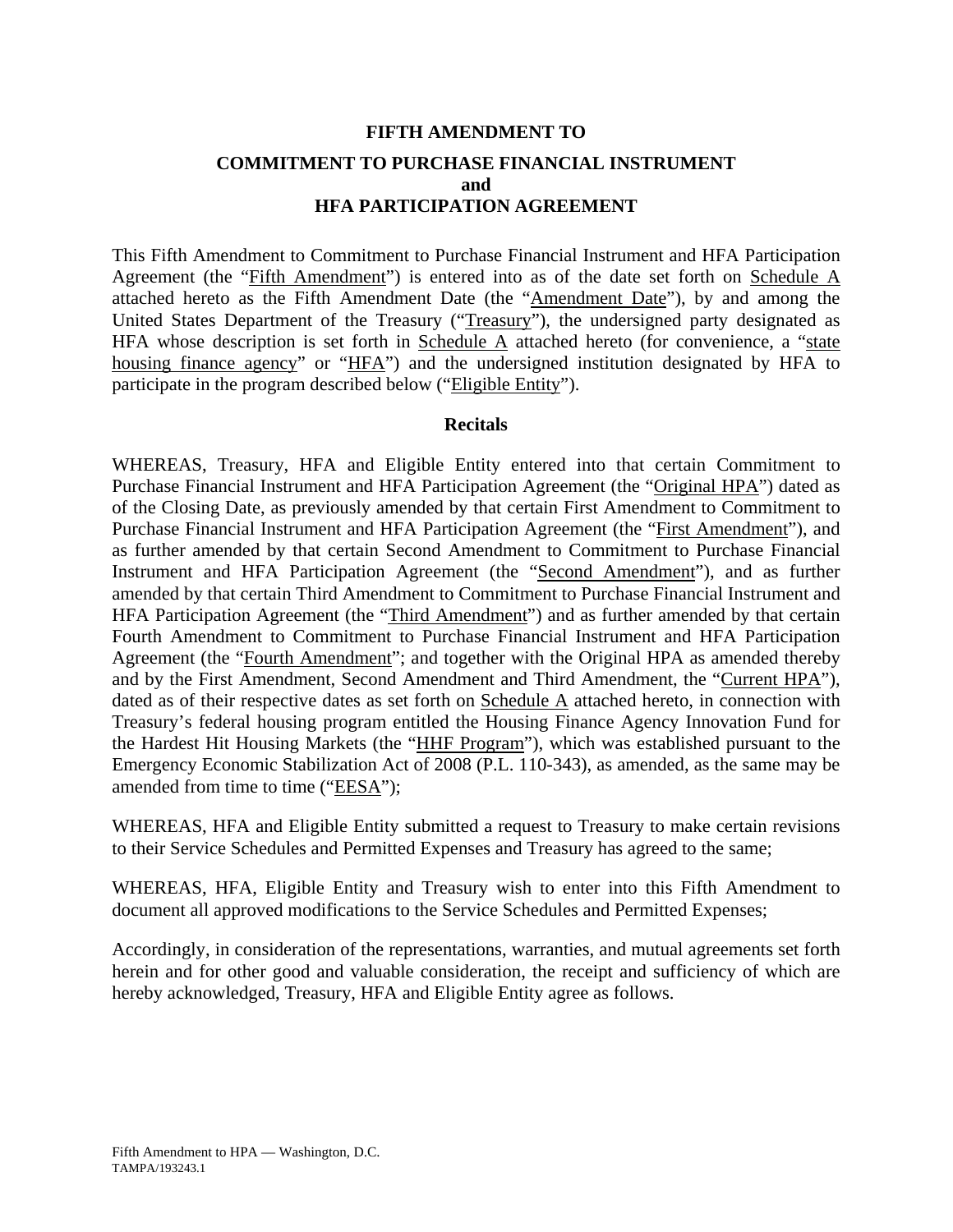## **Agreement**

## **1. Amendments**

A. Definitions. All references in the Current HPA to the "Agreement" shall mean the Current HPA, as further amended by this Fifth Amendment; and all references in the Current HPA to Schedules A, B or C shall mean the Schedules A, B or C attached to this Fifth Amendment. All references herein to the "HPA" shall mean the Current HPA, as further amended by this Fifth Amendment.

B. Schedule A. Schedule A attached to the Current HPA is hereby deleted in its entirety and replaced with Schedule A attached to this Fifth Amendment.

C. Schedule B. Schedule B attached to the Current HPA is hereby deleted in its entirety and replaced with Schedule B attached to this Fifth Amendment.

D. Schedule C. Schedule C attached to the Current HPA is hereby deleted in its entirety and replaced with Schedule C attached to this Fifth Amendment.

## **2. Representations, Warranties and Covenants**

A. HFA and Eligible Entity. HFA and Eligible Entity, each for itself, make the following representations, warranties and covenants to Treasury and the truth and accuracy of such representations and warranties and compliance with and performance of such covenants are continuing obligations of HFA and Eligible Entity, each as to itself. In the event that any of the representations or warranties made herein cease to be true and correct or HFA or Eligible Entity breaches any of its covenants made herein, HFA or Eligible Entity, as the case may be, agrees to notify Treasury immediately and the same shall constitute an Event of Default under the HPA.

(1) HFA and Eligible Entity each hereby certifies, represents and warrants as of the date hereof that each of the representations and warranties of HFA or Eligible Entity, as applicable, contained in the HPA are true, correct, accurate and complete in all material respects as of the date hereof. All covenants of HFA or Eligible Entity, as applicable, contained in the HPA shall remain in full force and effect and neither HFA, nor Eligible Entity is in breach of any such covenant.

(2) Eligible Entity has the full corporate power and authority to enter into, execute, and deliver this Fifth Amendment and any other closing documentation delivered to Treasury in connection with this Fifth Amendment, and to perform its obligations hereunder and thereunder.

(3) HFA has the full legal power and authority to enter into, execute, and deliver this Fifth Amendment and any other closing documentation delivered to Treasury in connection with this Fifth Amendment, and to perform its obligations hereunder and thereunder.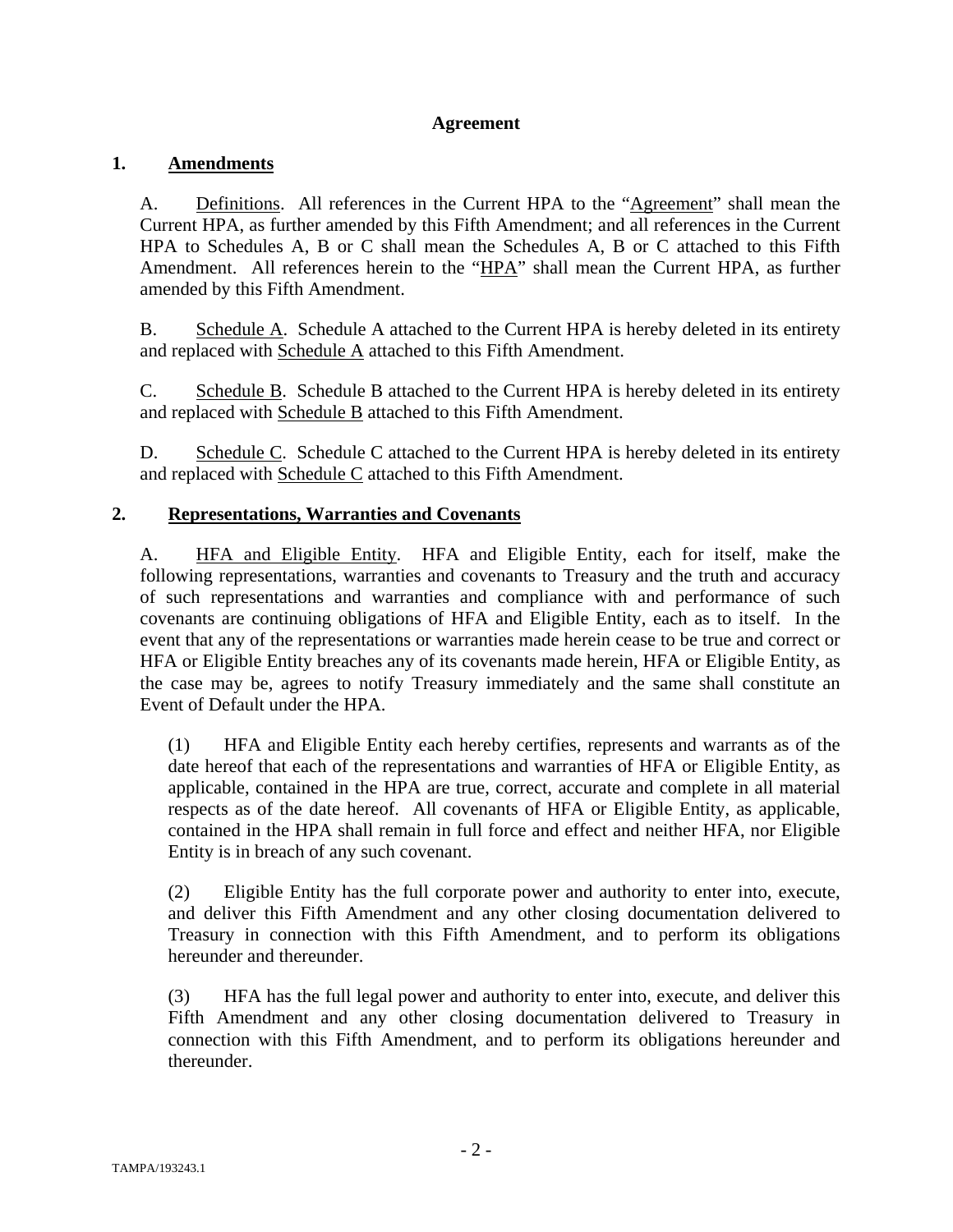## **3. Miscellaneous**

A. The recitals set forth at the beginning of this Fifth Amendment are true and accurate and are incorporated herein by this reference.

B. Capitalized terms used but not defined herein shall have the meanings ascribed to them in the HPA.

C. Any provision of the HPA that is determined to be prohibited or unenforceable in any jurisdiction shall, as to such jurisdiction, be ineffective to the extent of such prohibition or unenforceability without invalidating the remaining provisions of the HPA, and no such prohibition or unenforceability in any jurisdiction shall invalidate such provision in any other jurisdiction.

D. This Fifth Amendment may be executed in two or more counterparts (and by different parties on separate counterparts), each of which shall be deemed an original, but all of which together shall constitute one and the same instrument. Facsimile or electronic copies of this Fifth Amendment shall be treated as originals for all purposes.

## [SIGNATURE PAGE FOLLOWS; REMAINDER OF PAGE INTENTIONALLY LEFT BLANK]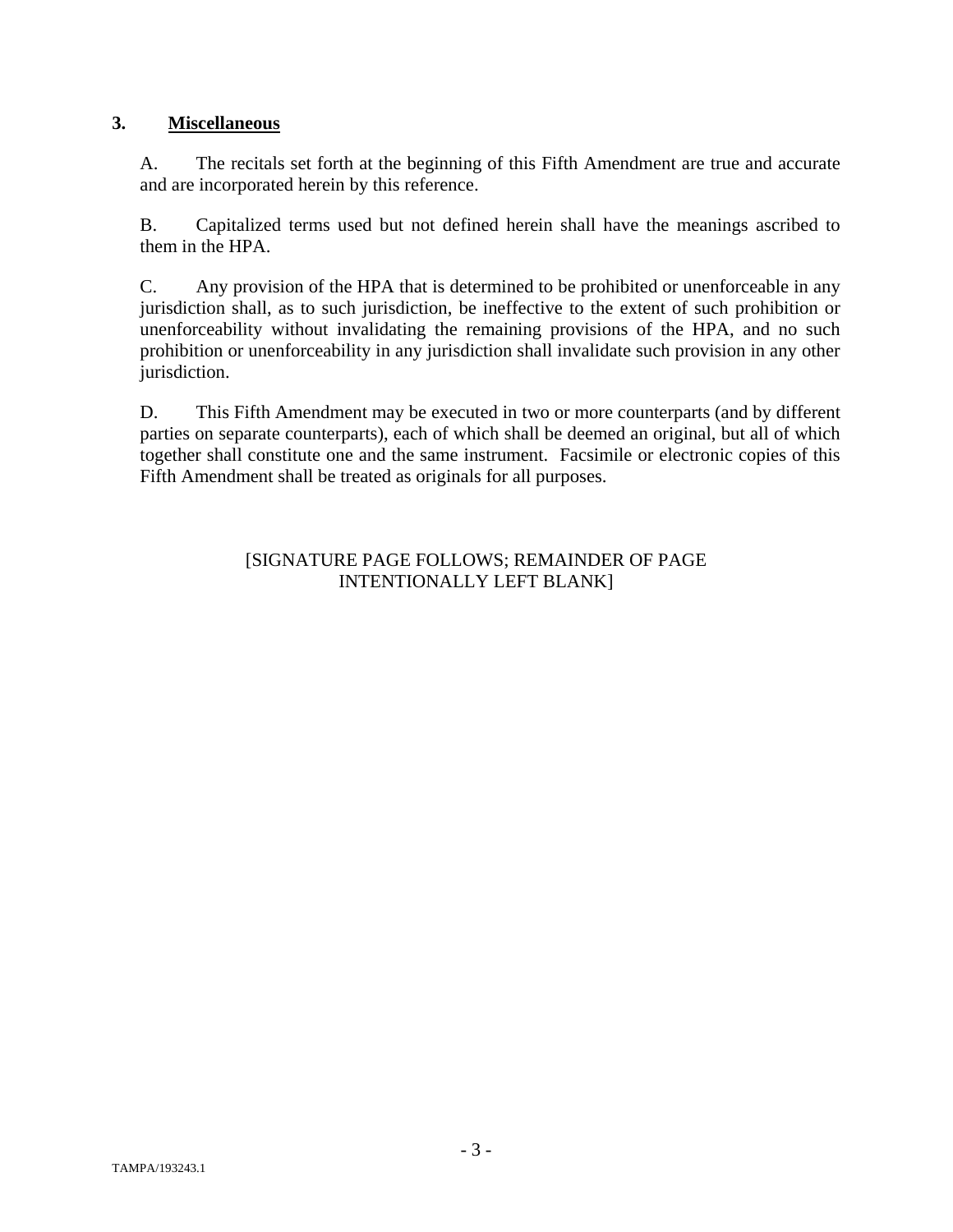**In Witness Whereof**, HFA, Eligible Entity and Treasury by their duly authorized officials hereby execute and deliver this Fifth Amendment to Commitment to Purchase Financial Instrument and HFA Participation Agreement as of the Amendment Date.

## **HFA**: **TREASURY**:

DISTRICT OF COLUMBIA HOUSING FINANCE AGENCY

UNITED STATES DEPARTMENT OF THE **TREASURY** 

By:  $/s/$  Harry D. Sewell By: Name: Harry D. Sewell Name: Timothy G. Massad Title: Executive Director & CEO Title: Assistant Secretary for

Financial Stability

### **ELIGIBLE ENTITY**:

DISTRICT OF COLUMBIA HOUSING FINANCE AGENCY

By: /s/ Harry D. Sewell Name: Harry D. Sewell Title: Executive Director & CEO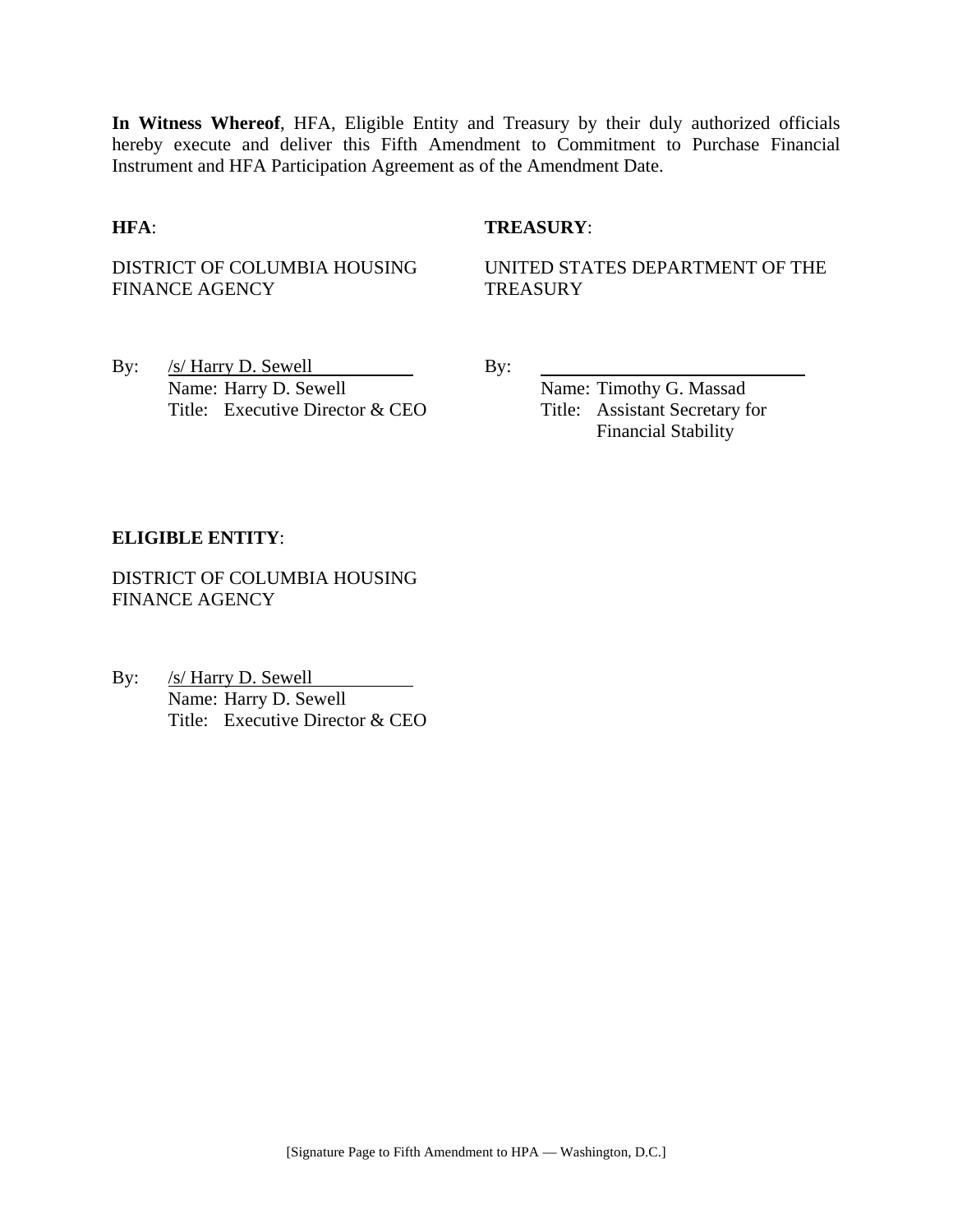In Witness Whereof, HFA, Eligible Entity and Treasury by their duly authorized officials hereby execute and deliver this Fifth Amendment to Commitment to Purchase Financial Instrument and HFA Participation Agreement as of the Amendment Date.

HFA:

### **TREASURY:**

DISTRICT OF COLUMBIA HOUSING **FINANCE AGENCY** 

By:

Name: Title:

**TREASURY** 

UNITED STATES DEPARTMENT OF THE

By:

Name: Timothy G. Massad Title: Assistant Secretary for **Financial Stability** 

#### **ELIGIBLE ENTITY:**

DISTRICT OF COLUMBIA HOUSING FINANCE AGENCY

By:

Name: Title:

[Signature Page to Fifth Amendment to HPA - Washington, D.C.]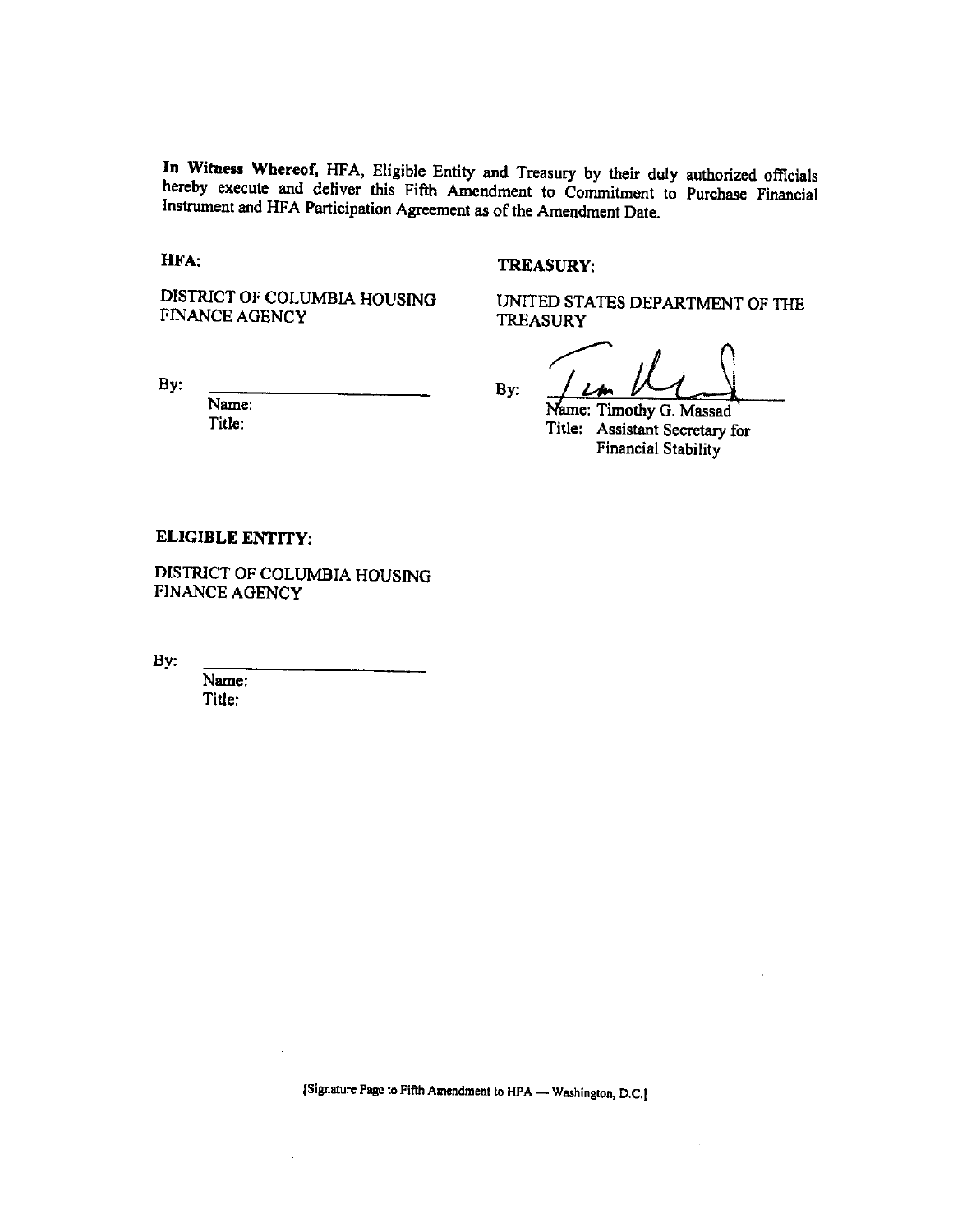# **EXHIBITS AND SCHEDULES**

Schedule A Basic Information<br>Schedule B Service Schedules

Schedule B Service Schedules<br>Schedule C Permitted Expenses

Permitted Expenses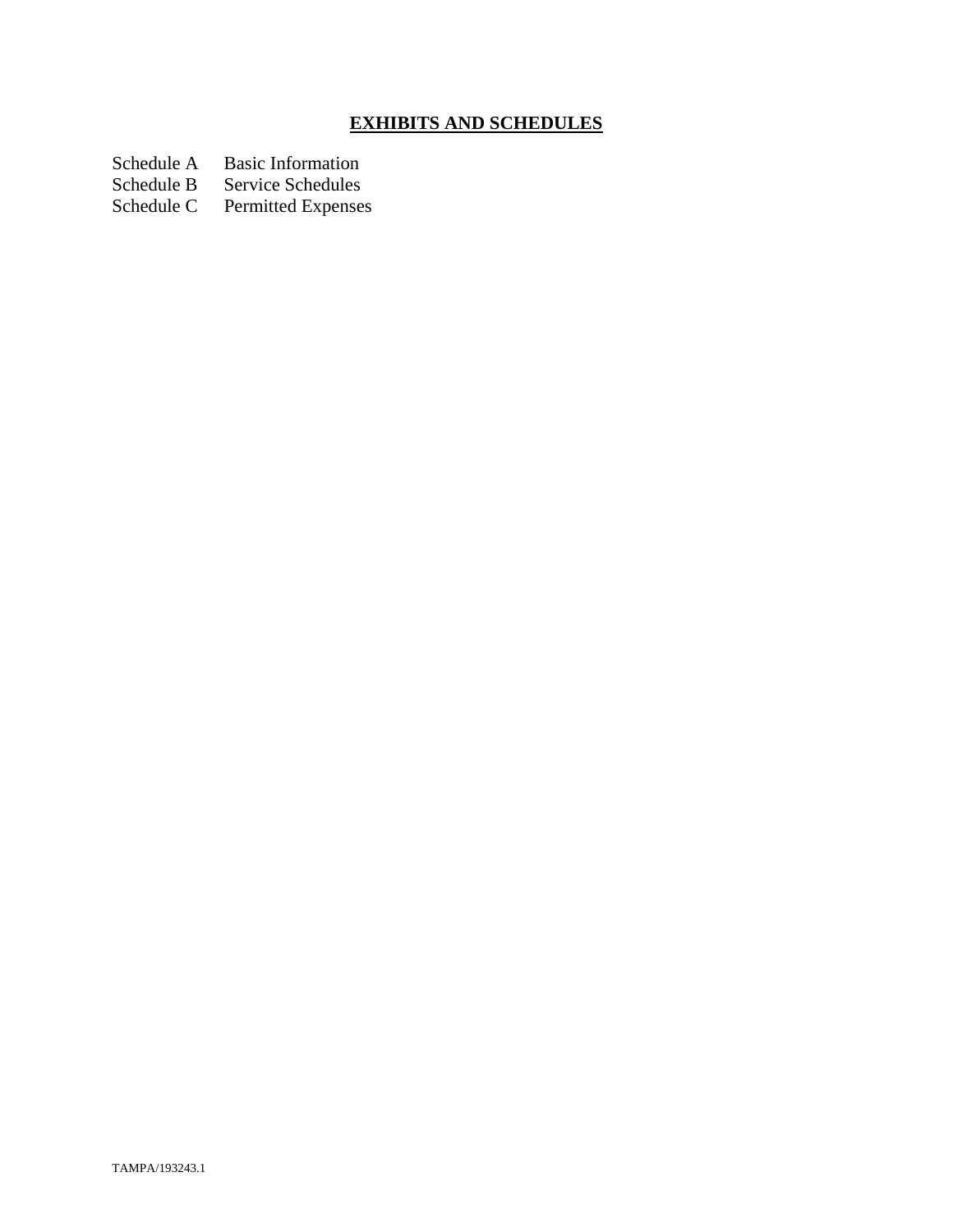## **SCHEDULE A**

## **BASIC INFORMATION**

Eligible Entity Information:

Name of the Eligible Entity: District of Columbia Housing Finance Agency<sup>1</sup> Corporate or other organizational form: body corporate and instrumentality of the District of Columbia, organized and existing under and pursuant to the District of Columbia Housing Finance Agency Act, D.C. Law 2-135, as amended (D.C. Code, § 42-2701.01 et. Seq.) Jurisdiction of organization: District of Columbia Notice Information:

| <b>HFA</b> Information:<br>Name of HFA: | District of Columbia Housing Finance Agency                                                                                                                                                                                                         |
|-----------------------------------------|-----------------------------------------------------------------------------------------------------------------------------------------------------------------------------------------------------------------------------------------------------|
| Organizational form:                    | body corporate and instrumentality of the<br>District of Columbia, organized and existing<br>under and pursuant to the District of<br>Columbia Housing Finance Agency Act,<br>D.C. Law 2-135, as amended (D.C. Code, $\S$ )<br>42-2701.01 et. Seq.) |
| Date of Application:                    | September 1, 2010                                                                                                                                                                                                                                   |
| Date of Action Plan:                    | September 1, 2010                                                                                                                                                                                                                                   |
| Notice Information:                     | Same as Notice Information for Eligible<br>Entity                                                                                                                                                                                                   |

1

<sup>1</sup> References in the Agreement to the term "HFA" shall mean the District of Columbia Housing Finance Agency ("DCHFA") in its capacity as an HFA as such term is used in the Agreement; references in the Agreement to the term "Eligible Entity" shall mean DCHFA, in its capacity as Eligible Entity as such term is used in the Agreement.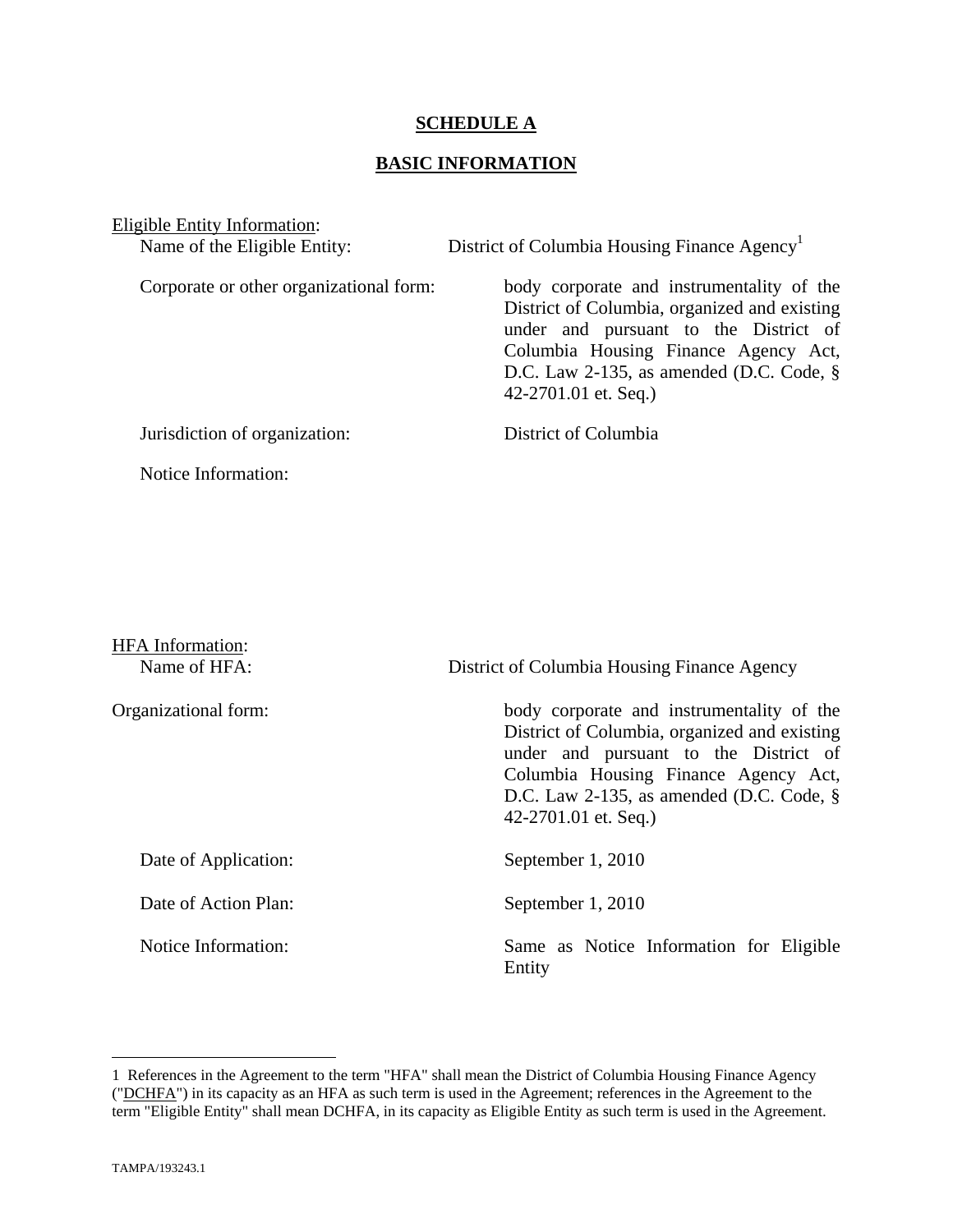| <b>Program Participation Cap:</b>                                                   | \$20,697,198.00                                                                                                          |
|-------------------------------------------------------------------------------------|--------------------------------------------------------------------------------------------------------------------------|
| Portion of Program Participation Cap<br><b>Representing Original HHF Funds:</b>     | N/A                                                                                                                      |
| Portion of Program Participation Cap<br><b>Representing Unemployment HHF Funds:</b> | \$7,726,678.00                                                                                                           |
| Permitted Expenses:                                                                 | \$3,617,560.00                                                                                                           |
| Closing Date:                                                                       | September 23, 2010                                                                                                       |
| <b>First Amendment Date:</b>                                                        | September 29, 2010                                                                                                       |
| <b>Second Amendment Date:</b>                                                       | December 16, 2010                                                                                                        |
| Third Amendment Date:                                                               | March 31, 2011                                                                                                           |
| <b>Fourth Amendment Date:</b>                                                       | May 25, 2011                                                                                                             |
| <b>Fifth Amendment Date:</b>                                                        | October 28, 2011                                                                                                         |
| <b>Eligible Entity Depository Account Information:</b>                              | See account information set forth in the<br>Depository Account Control Agreement<br>between Treasury and Eligible Entity |

regarding the HHF Program.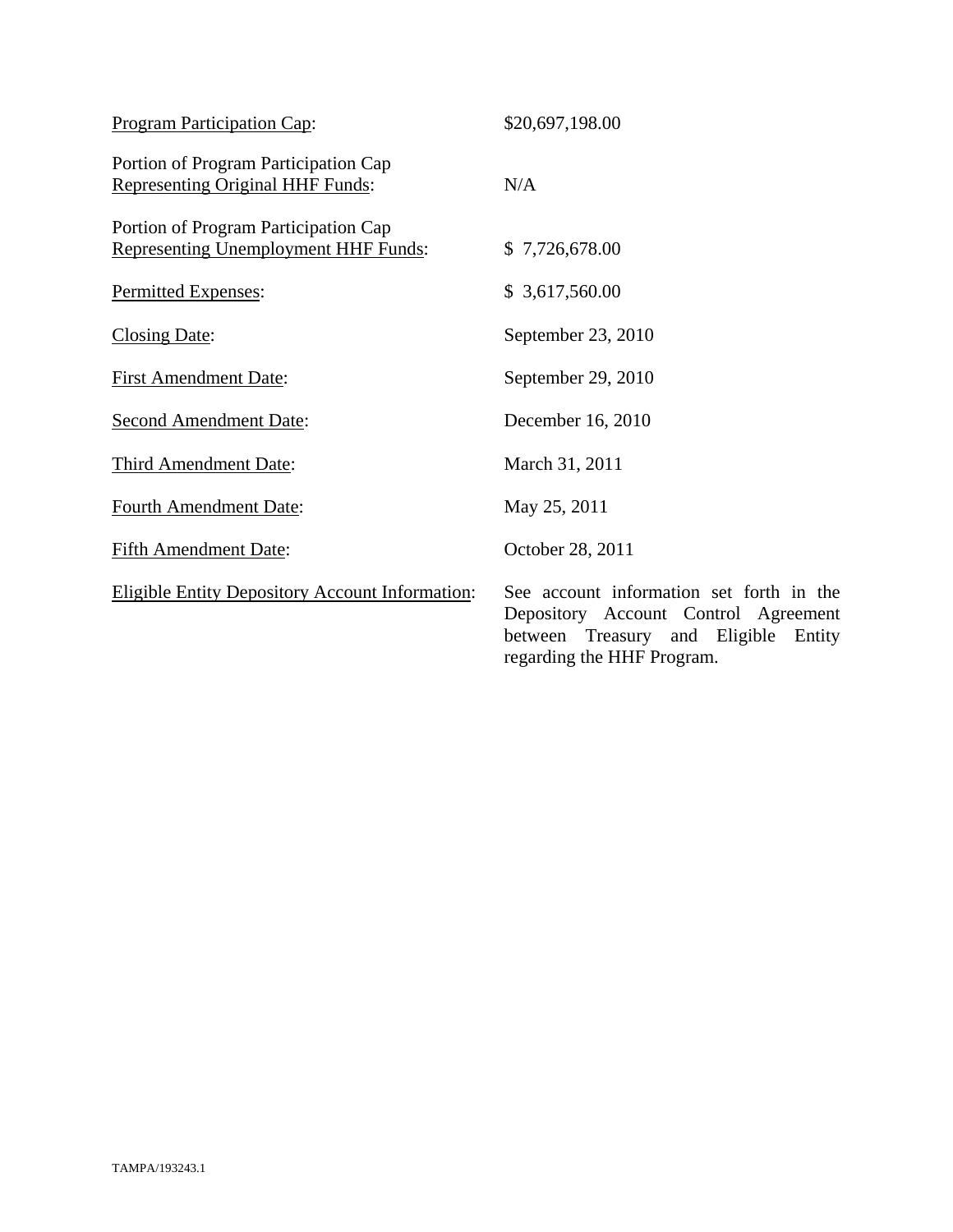## **SCHEDULE B**

## **SERVICE SCHEDULES**

The Service Schedules attached as Schedule B to the Current HPA are hereby deleted in their entirety and replaced with the attached Service Schedules (numbered sequentially as Service Schedule B-1, Service Schedule B-2, et. seq.), which collectively comprise Schedule B to the HPA.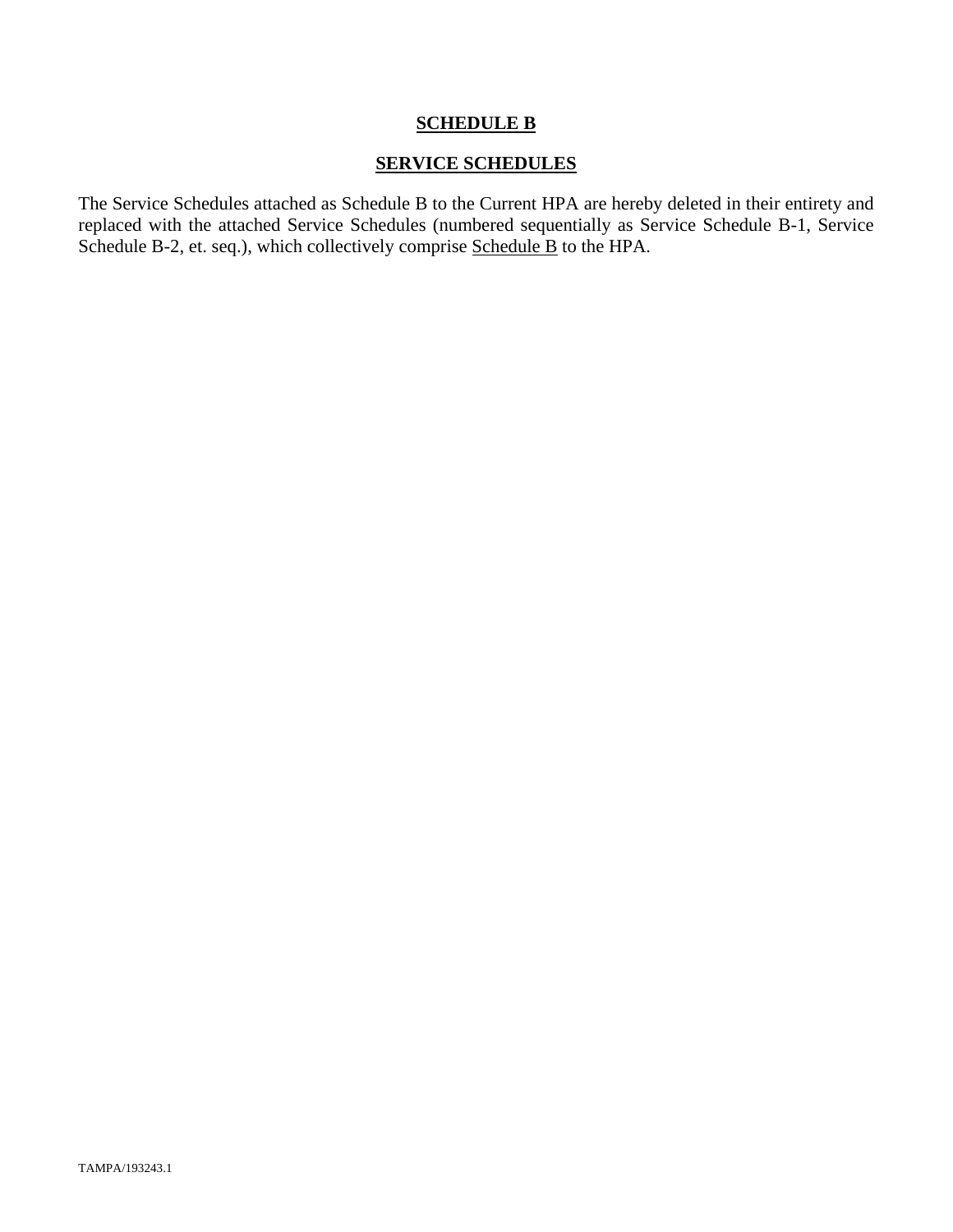## **SERVICE SCHEDULE B-1**

## **District of Columbia Housing Finance Agency HOMESAVER PROGRAM Summary Guidelines**

| 1. | <b>Program Overview</b> | The HomeSaver Program will offer lump sum or ongoing<br>monthly payments to Unemployment Insurance (UI) claimants<br>or those who have received UI payments in the past six $(6)$<br>months. Approved applicants may receive up to fifteen (15)<br>months of assistance from the HomeSaver Program.<br>The HomeSaver Program is made up of three components:<br>The Lifeline component will offer a one-time payment of up<br>to six (6) months mortgage delinquency; including 100% of<br>principal, interest, taxes, insurance (PITI), late fees, coop<br>fees, condo fees, etc., in order to bring the mortgage current.<br>The LifeLine one-time payment amount is deducted from<br>the total Program cap of \$32,385. Borrowers must be<br>currently receiving unemployment benefits in order to be<br>eligible for LifeLine.                                                       |
|----|-------------------------|------------------------------------------------------------------------------------------------------------------------------------------------------------------------------------------------------------------------------------------------------------------------------------------------------------------------------------------------------------------------------------------------------------------------------------------------------------------------------------------------------------------------------------------------------------------------------------------------------------------------------------------------------------------------------------------------------------------------------------------------------------------------------------------------------------------------------------------------------------------------------------------|
|    |                         | The Mortgage Assistance component will provide up to<br>$\bullet$<br>fifteen (15) months of payments equal to 100% of the<br>mortgage payment (PITI). Mortgage Assistance may<br>include principal, interest, taxes, insurance (PITI), late fees,<br>coop fees, condo fees, etc., in order to bring the mortgage<br>current. Mortgage Assistance will terminate: (i) at the end<br>of the fifteen (15) months or once the program cap is<br>reached; (ii) the end of UI payments, due to reemployment,<br>plus two (2) months (provided that the participant has not<br>received more than a total of fifteen (15) months of<br>assistance or the program cap amount; or (iii) failure to<br>comply with the requirements of DOES for continuation of<br>UI Payments. Borrowers must be currently receiving<br>unemployment benefits in order to be eligible for Mortgage<br>Assistance. |
|    |                         | The Restore component will be available for program<br>participants who need a one-time payment to "catch up" (up<br>to the \$32,385 program cap) but who have sufficient<br>resources to continue making timely mortgage payments.<br>The Restore component is for recently re-employed<br>participants who have received UI payments within the past                                                                                                                                                                                                                                                                                                                                                                                                                                                                                                                                   |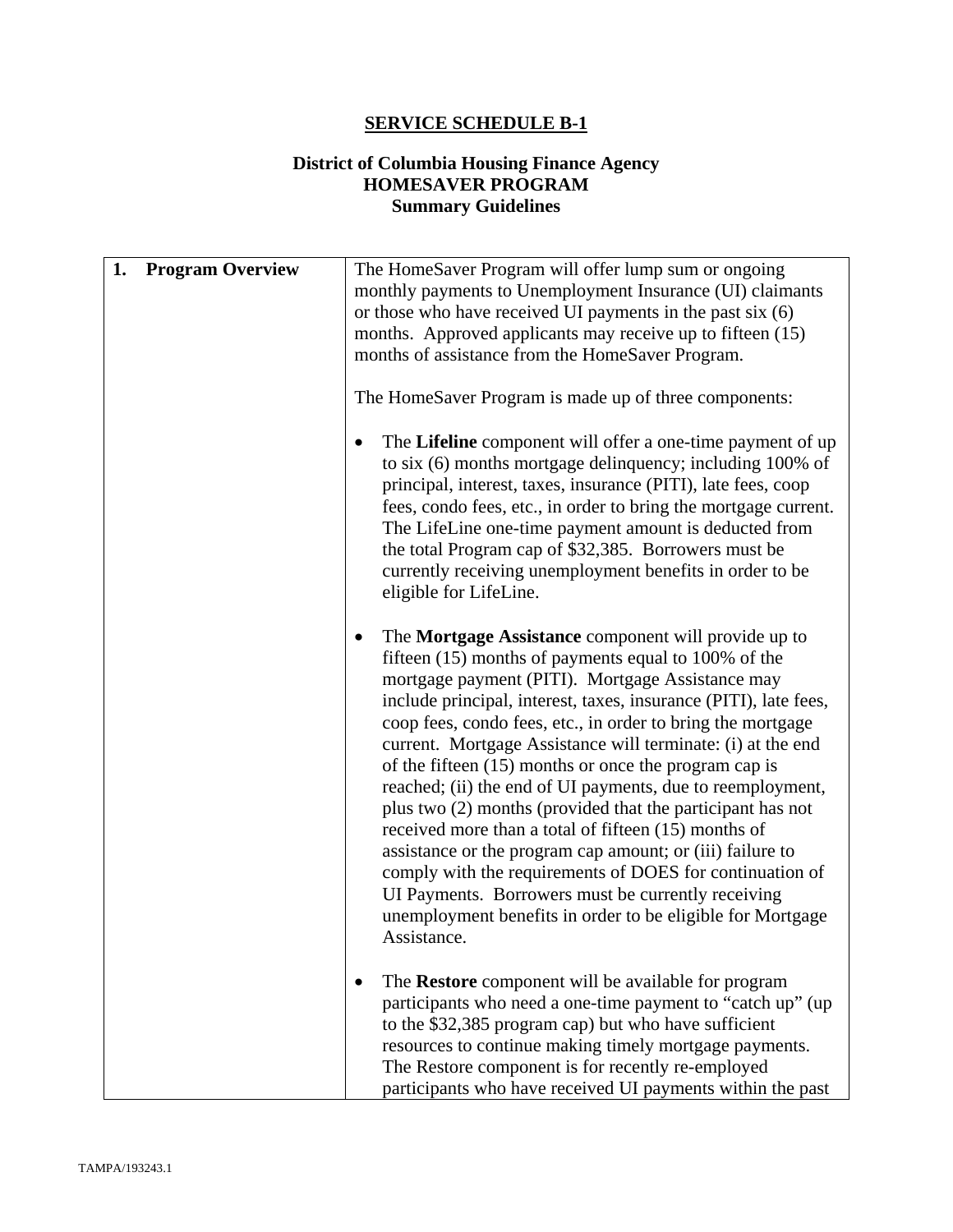|    |                                            | six (6) months but have since found employment. The<br>Restore component may only cover arrearages accumulated<br>during the period of unemployment or substantial<br>underemployment. Restore may include principal, interest,<br>taxes, insurance (PITI), late fees, coop fees, condo fees, etc.,<br>in order to bring the mortgage current.<br>Applicants will be referred to the HomeSaver Program after<br>completion of an intake package to include: (1) proof of<br>identity; (2) current statement of mortgage note; (3) payment<br>coupon; and (4) proof of receipt of UI payment(s). Intake<br>packages will be forwarded to the HomeSaver Program<br>Coordinator for review and approval from either: (a) a U.S.<br>Department of Housing and Urban Development (HUD)<br>approved housing counseling agency; (b) Counselor Direct<br>(www.counselordirect.com) or DCHFA website; or (c) a call-in<br>number.                                                                                                                                                                                                                                                                                                                    |
|----|--------------------------------------------|---------------------------------------------------------------------------------------------------------------------------------------------------------------------------------------------------------------------------------------------------------------------------------------------------------------------------------------------------------------------------------------------------------------------------------------------------------------------------------------------------------------------------------------------------------------------------------------------------------------------------------------------------------------------------------------------------------------------------------------------------------------------------------------------------------------------------------------------------------------------------------------------------------------------------------------------------------------------------------------------------------------------------------------------------------------------------------------------------------------------------------------------------------------------------------------------------------------------------------------------|
| 2. | <b>Program Goals</b>                       | <b>Foreclosure prevention</b> – The primary goal of the HomeSaver<br>Program is to prevent foreclosures that will erode the base of<br>homeowners in the city, which already lags behind the national<br>average in the rate of homeownership.<br>Synergistic interaction - The DCHFA will partner with other<br>organizations (i.e. DOES and the Urban Institute) to define the<br>universe of potential candidates for the HomeSaver Program,<br>perform outreach and intake, and ultimately deliver timely<br>assistance to prevent foreclosure. DOES is the District agency<br>that administers the city's UI and job training programs. The<br>Urban Institute (the Institute) has conducted extensive research<br>into housing issues in DC including mortgage delinquencies and<br>foreclosures. The Urban Institute gathers data, conducts<br>research, evaluates programs, offers technical assistance<br>overseas, and educates Americans on social and economic issues<br>— to foster sound public policy and effective government.<br><b>Simplicity</b> – The DCHFA will employ a HomeSaver Program<br>design that seeks to minimize administrative costs thereby<br>maximizing the amount of dollars available for assistance. |
| 3. | <b>Target Population /</b><br><b>Areas</b> | The HomeSaver Program will be city-wide although the<br>DCHFA intends to "pilot test" the HomeSaver Program design<br>in Wards 5, 7 and 8; those hardest hit by both unemployment<br>and foreclosure.                                                                                                                                                                                                                                                                                                                                                                                                                                                                                                                                                                                                                                                                                                                                                                                                                                                                                                                                                                                                                                       |
| 4. | <b>Program Allocation</b>                  | \$17,079,638.00                                                                                                                                                                                                                                                                                                                                                                                                                                                                                                                                                                                                                                                                                                                                                                                                                                                                                                                                                                                                                                                                                                                                                                                                                             |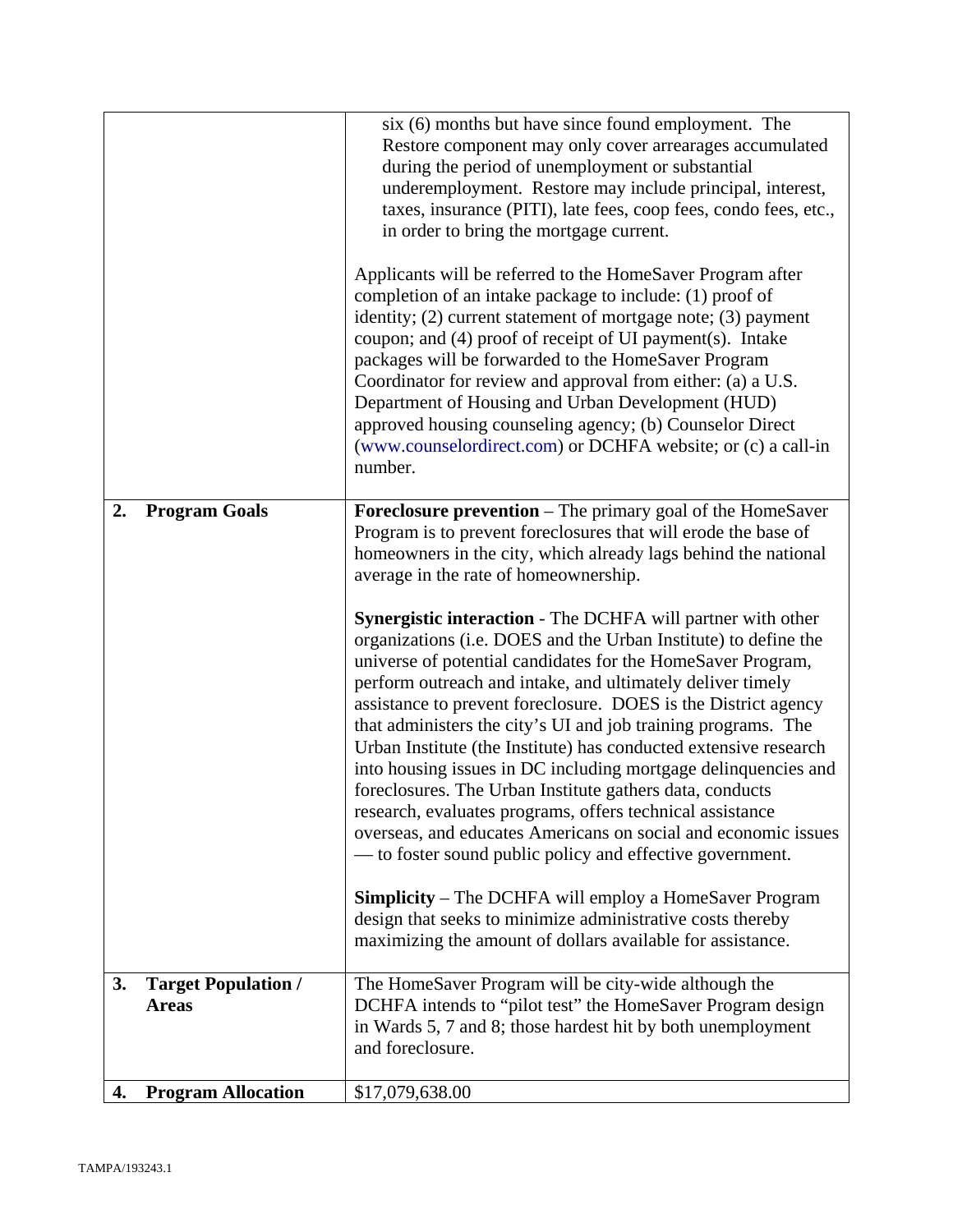|    | (Excluding<br><b>Administrative</b><br><b>Expenses</b> ) |                                                                                                                                                                                                                                                                                                                                                                                                                                                                                                                                                                                                                                                                                                                                                                   |
|----|----------------------------------------------------------|-------------------------------------------------------------------------------------------------------------------------------------------------------------------------------------------------------------------------------------------------------------------------------------------------------------------------------------------------------------------------------------------------------------------------------------------------------------------------------------------------------------------------------------------------------------------------------------------------------------------------------------------------------------------------------------------------------------------------------------------------------------------|
| 5. | <b>Borrower Eligibility</b><br><b>Criteria</b>           | Candidates for HomeSaver Program assistance will be those in<br>the DOES database receiving UI payments or those who have<br>received UI payments in the past six months. Eligible program<br>participants will be:<br>District of Columbia homeowners;<br>٠<br>homeowners residing in their primary residences;<br>homeowners as evidenced by the deed of trust;<br>borrowers who are receiving UI benefits at the time of<br>$\bullet$<br>application (LifeLine and Mortgage Assistance) or have<br>received UI payments in the past six (6) months (for Restore<br>component only);<br>homeowners who have not received a foreclosure notice;<br>homeowners who are not in active bankruptcy.<br>All program participants will be required to sign a notarized |
|    |                                                          | Hardship Affidavit attesting to their inability to make mortgage<br>payments due to unemployment or substantial underemployment<br>that occurred through no fault of their own.                                                                                                                                                                                                                                                                                                                                                                                                                                                                                                                                                                                   |
| 6. | <b>Property / Loan</b><br><b>Eligibility Criteria</b>    | Single family home, condominium or cooperative.                                                                                                                                                                                                                                                                                                                                                                                                                                                                                                                                                                                                                                                                                                                   |
| 7. | <b>Program Exclusions</b>                                | Homeowners with an outstanding mortgage balance greater<br>$\bullet$<br>than \$729,750.<br>Homeowners not receiving, or who have not received UI<br>$\bullet$<br>payments in the past six months.                                                                                                                                                                                                                                                                                                                                                                                                                                                                                                                                                                 |
| 8. | <b>Structure of Assistance</b>                           | All loans will be recorded as non-recourse junior liens against<br>the property and will be non-amortizing. Loans will be forgiven<br>at a rate of 20% per year such that in year six the loan will be<br>forgiven and the lien removed.                                                                                                                                                                                                                                                                                                                                                                                                                                                                                                                          |
|    |                                                          | The loan will only be repayable if the program participant sells<br>or refinances the property prior to expiration of the lien period,<br>and then only to the extent there is sufficient equity to pay that<br>portion of the loan that has not been forgiven.                                                                                                                                                                                                                                                                                                                                                                                                                                                                                                   |
|    |                                                          | Loan funds repaid by program participants will be recycled until<br>December 31, 2017. After December 31, 2017, any remaining<br>returned or recaptured funds will be returned to Treasury.                                                                                                                                                                                                                                                                                                                                                                                                                                                                                                                                                                       |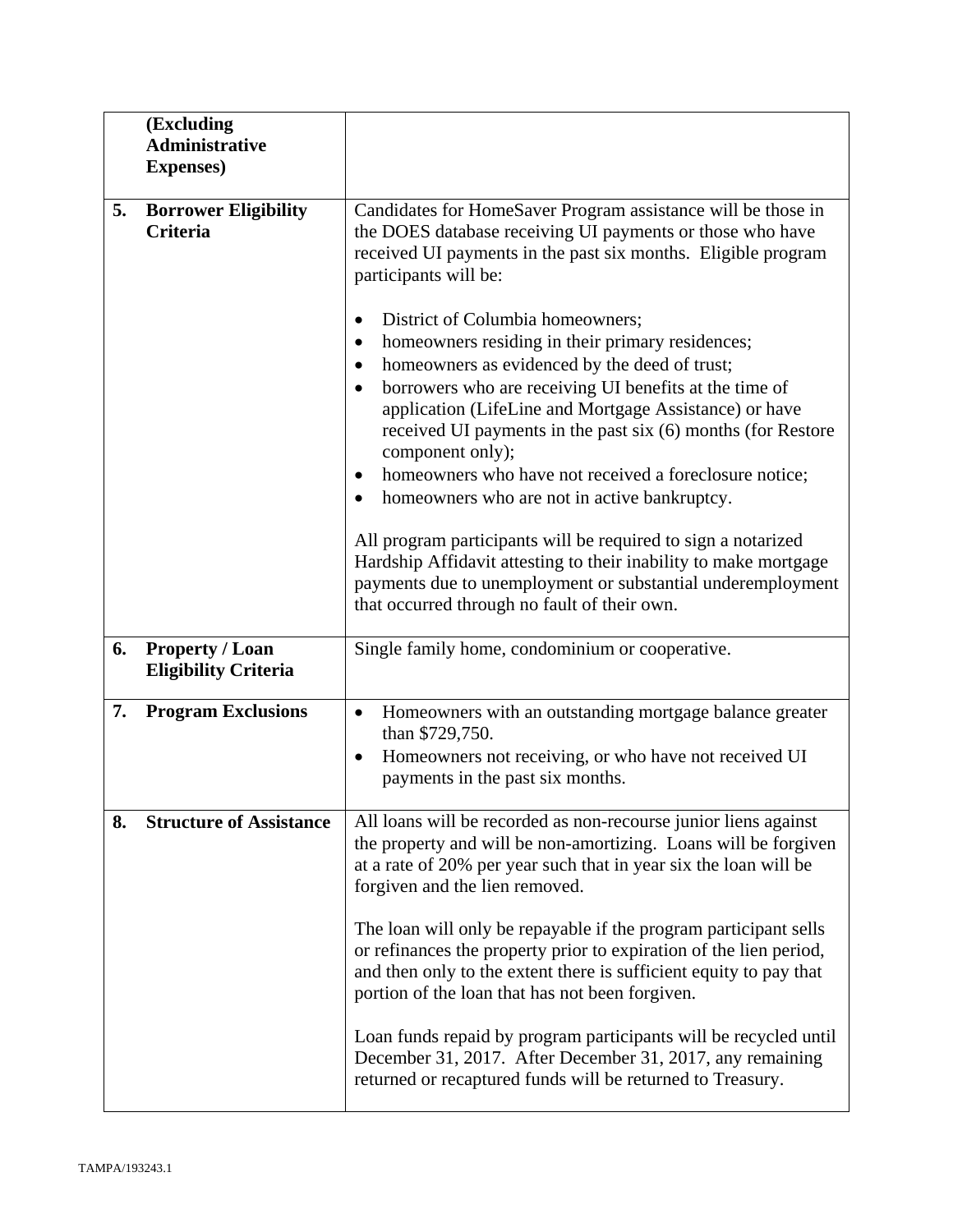| 9. | <b>Per Household</b>                                          | Maximum program assistance is \$32,385 per household.                                                                                                                                                                                                                                                                                                                                                                                                                                                                                   |  |
|----|---------------------------------------------------------------|-----------------------------------------------------------------------------------------------------------------------------------------------------------------------------------------------------------------------------------------------------------------------------------------------------------------------------------------------------------------------------------------------------------------------------------------------------------------------------------------------------------------------------------------|--|
|    | <b>Assistance</b>                                             |                                                                                                                                                                                                                                                                                                                                                                                                                                                                                                                                         |  |
|    | 10. Duration of Assistance                                    | The maximum duration of assistance will be fifteen (15)<br>months. The duration of assistance with respect to each<br>program will be as follows:                                                                                                                                                                                                                                                                                                                                                                                       |  |
|    |                                                               | <b>Lifeline</b> - One time payment equal to up to six $(6)$ months of<br>٠<br>monthly payments.<br>Mortgage Assistance - Payments of PITI for up to fifteen<br>٠<br>$(15)$ months.<br><b>Restore</b> - One time payment not to exceed the program cap<br>٠<br>of \$32,385                                                                                                                                                                                                                                                               |  |
|    |                                                               | If eligible, participants may participate in one or more programs.<br>If, for example a program participant receives Lifeline<br>assistance to bring his/her mortgage current after a six (6) month<br>delinquency payment, the participant may still be eligible for<br>nine (9) months of Mortgage Assistance payments as long as the<br>total amount of assistance does not exceed \$32,385 and the total<br>duration does not exceed 15 months.                                                                                     |  |
|    | 11. Estimated Number of<br>Participating<br><b>Households</b> | 520-1000                                                                                                                                                                                                                                                                                                                                                                                                                                                                                                                                |  |
|    | 12. Program Inception /<br><b>Duration</b>                    | The HomeSaver Program is expected to begin on January 18,<br>2011 and continue for approximately three (3) years or until all<br>funds are exhausted but not later than December 31, 2017.                                                                                                                                                                                                                                                                                                                                              |  |
|    | 13. Program Interactions<br>with Other HFA<br><b>Programs</b> | Homeowners may access other District programs. The DCHFA<br>will explore partnerships with other District agencies that have<br>programs assisting District residents with foreclosure issues<br>including the Department of Housing and Community<br>Development (DHCD) and the Department of Insurance<br>Securities and Banking (DISB). DISB provides foreclosure<br>mitigation assistance and DHCD funds foreclosure prevention<br>counseling and other Federal programs including the<br>Neighborhood Stabilization Program (NSP). |  |
|    | 14. Program Interactions<br>with HAMP                         | Eligible homeowners may also access Federal programs<br>including HAMP and HAMP UP. Homeowners may utilize<br>HAMP UP before or after the HomeSaver Program.                                                                                                                                                                                                                                                                                                                                                                            |  |
|    | 15. Program Leverage with<br><b>Other Financial</b>           | The DCHFA will provide \$458,248 of in-kind administrative<br>expenses to the HomeSaver Program. The HomeSaver Program                                                                                                                                                                                                                                                                                                                                                                                                                  |  |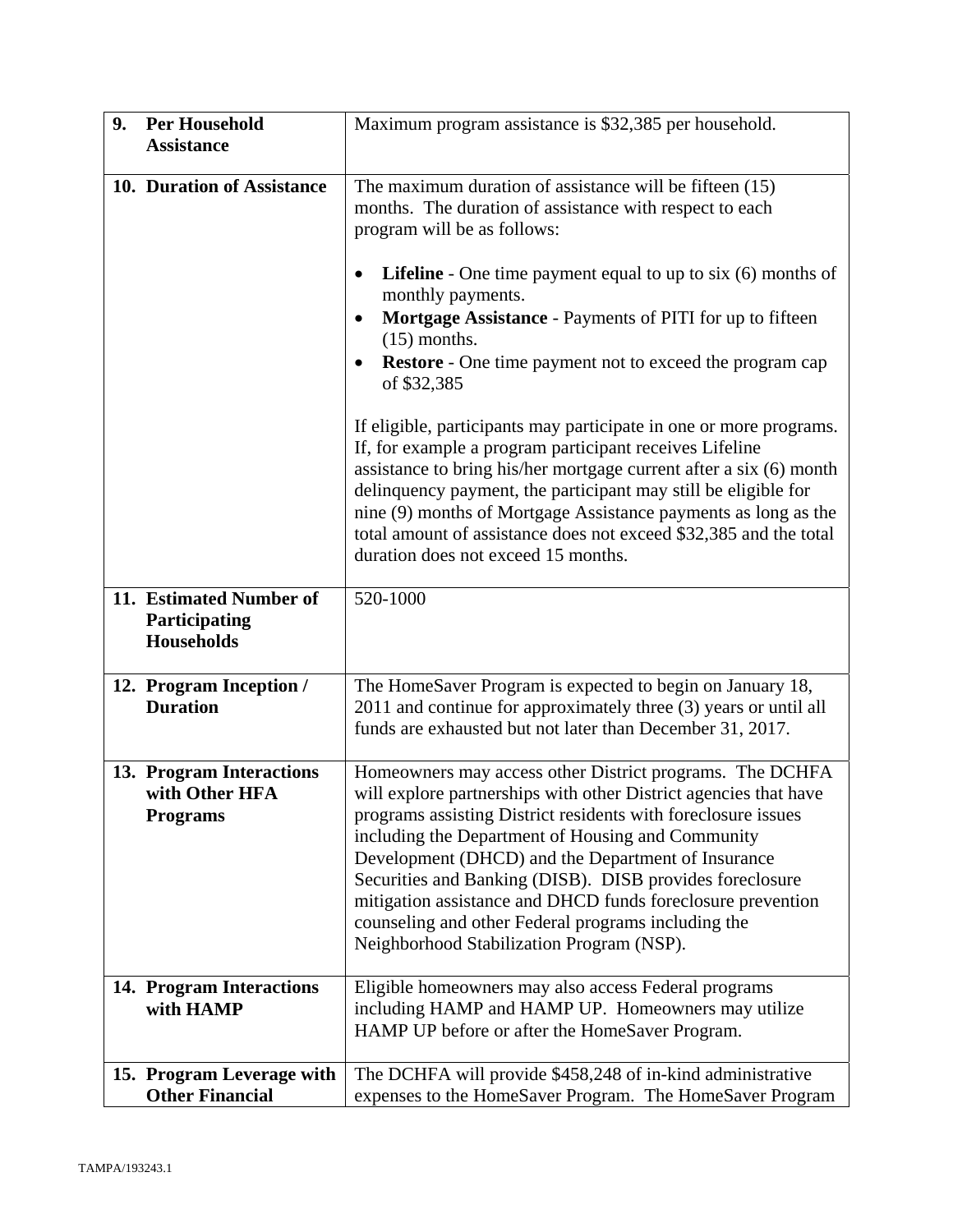| <b>Resources</b>                             | requires no financial contribution from servicers or lenders,<br>however loan modifications or contributions/fee waivers are<br>allowed but not required. |  |
|----------------------------------------------|-----------------------------------------------------------------------------------------------------------------------------------------------------------|--|
| 16. Qualify as an<br>Unemployment<br>Program | $\boxtimes$ Yes<br>$\Box$ No                                                                                                                              |  |